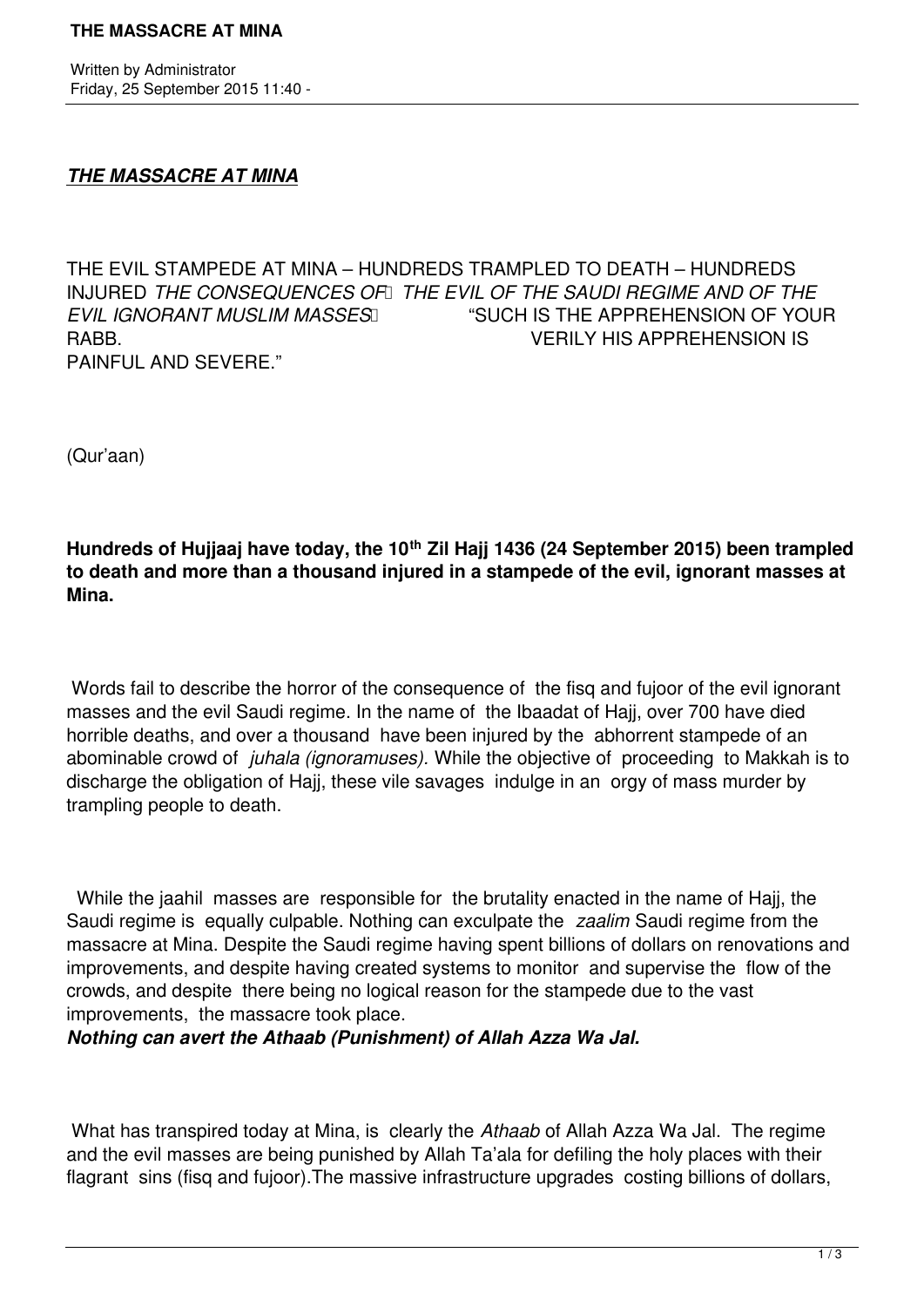## **THE MASSACRE AT MINA**

Written by Administrator Friday, 25 September 2015 11:40 -

did not avail. When Allah's Chastisement descends, nothing can avert it, as Hadhrat Nooh (alayhis salaam) said on the occasion of the Punishment of the Great Flood: *"Today, there is no refuge (no protection, no safety) against the Command of Allah, except for those on whom He has mercy."*

This latest Divine Lash of Athaab comes hard on the heels of the recent devastating sandstorms, the collapse of a mountain in Makkah, the crane disaster and the gutting of three hotels by fire. All of this is merely the beginning of Allah's Athaab on a horribly corrupt and flagrantly transgressing people, and on a *zaalim (cruel),* immoral, oppressive regime which is undermining Islam. It is the Sunnah of Allah Azza Wa Jal, to begin with, comparatively speaking, 'small' or 'lesser' punishment as a prelude to the massive *Athaab*

which will leave the entire place and all people utterly pulverized and destroyed. Thus, the Qur'aan Majeed states:

*"Most certainly, We shall give them a taste of the lesser* Punishment besides the *greater Punishment, for perhaps they may return (to obedience)."*

*(As-Sajdah, Aayat 21)* 

If the people and the Saudi regime fail to understand these Warnings from Allah Ta'ala, they do so at their peril of their complete annihilation. Issuing His Warning, Allah Ta'ala, further states in the Qur'aan Majeed:

*"What! Are the plotters (perpetrators) of evil confident that Allah will not crush them into the earth, or bring upon them an Athaab from a quarter which they did not expect? Or that He will apprehend them in their activities. Assuredly they will not be able to (defy and) render helpless (Allah's Apprehension). Or, He will apprehend them*  upon (incremental) fear. Verily, your Rabb is Most Kind and Most *Merciful (for those who heed His Warnings and reform themselves)."*

*(An-Nahl, Aayaat 45, 46, and 47)*